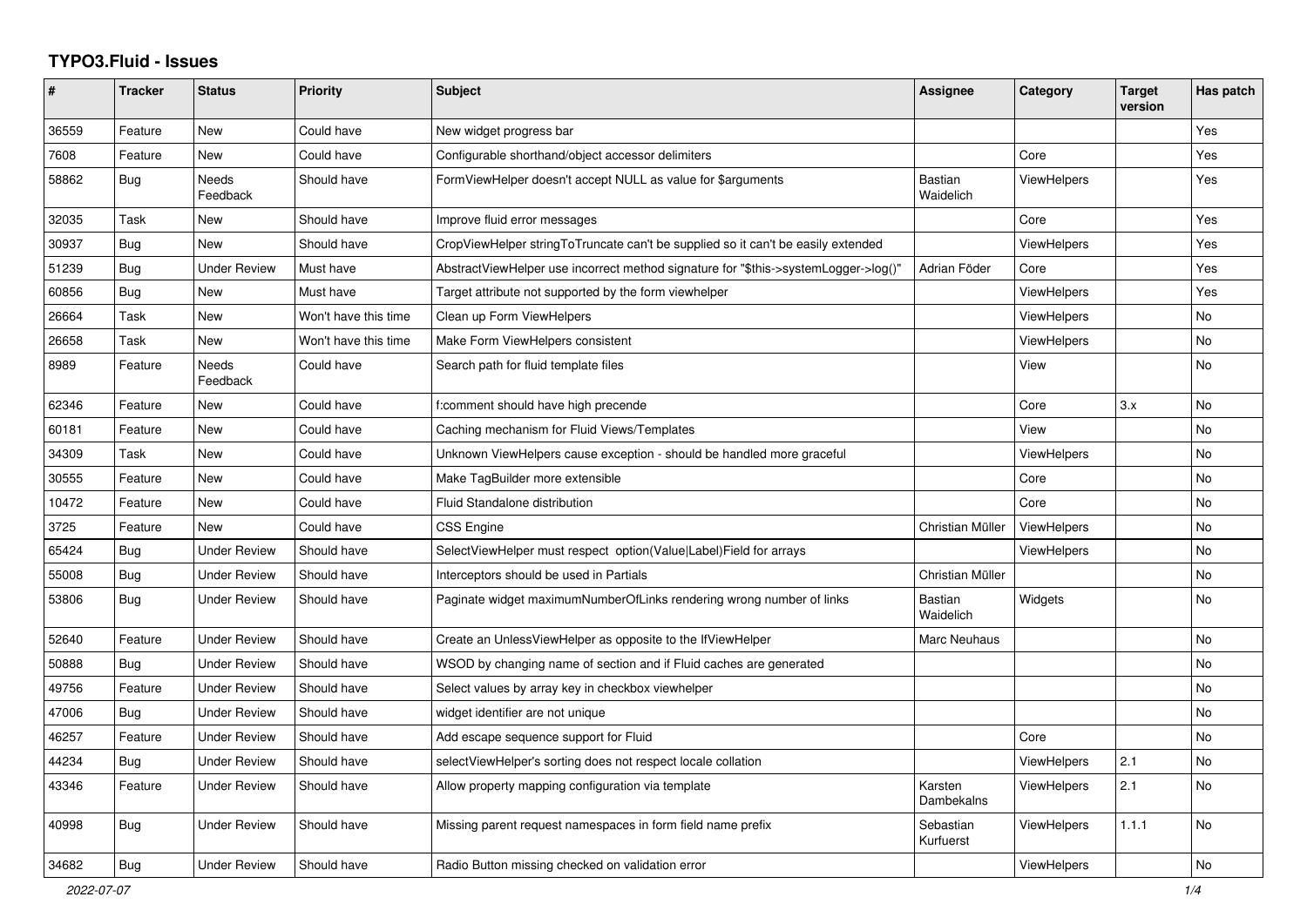| $\#$  | <b>Tracker</b> | <b>Status</b>            | <b>Priority</b> | <b>Subject</b>                                                                     | <b>Assignee</b>             | Category           | <b>Target</b><br>version | Has patch |
|-------|----------------|--------------------------|-----------------|------------------------------------------------------------------------------------|-----------------------------|--------------------|--------------------------|-----------|
| 46289 | Bug            | <b>Needs</b><br>Feedback | Should have     | Enable Escaping Interceptor in XML request format                                  |                             | View               | 2.0.1                    | <b>No</b> |
| 46091 | Task           | Needs<br>Feedback        | Should have     | Show source file name and position on exceptions during parsing                    |                             |                    |                          | No        |
| 36662 | Bug            | Needs<br>Feedback        | Should have     | Checked state isn't always correct when property is collection                     | Kevin Ulrich<br>Moschallski | ViewHelpers        | 1.1.1                    | No        |
| 33394 | Feature        | Needs<br>Feedback        | Should have     | Logical expression parser for BooleanNode                                          | <b>Tobias Liebig</b>        | Core               |                          | No        |
| 8491  | Task           | Needs<br>Feedback        | Should have     | link.action and uri.action differ in absolute argument                             | Karsten<br>Dambekalns       | ViewHelpers        |                          | No        |
| 3291  | Feature        | Needs<br>Feedback        | Should have     | Cacheable viewhelpers                                                              |                             |                    |                          | No        |
| 28551 | Bug            | Accepted                 | Should have     | (v4) backport VHTest                                                               | Sebastian<br>Kurfuerst      |                    |                          | No        |
| 5933  | Feature        | Accepted                 | Should have     | Optional section rendering                                                         | Sebastian<br>Kurfuerst      | ViewHelpers        |                          | No        |
| 60271 | Feature        | New                      | Should have     | Paginate viewhelper, should also support arrays                                    |                             |                    |                          | No        |
| 60003 | Feature        | New                      | Should have     | Add required-Attribute to f:form.password                                          |                             | <b>ViewHelpers</b> |                          | No        |
| 58983 | Bug            | New                      | Should have     | format.date does not respect linebreaks and throws exception                       |                             |                    |                          | No        |
| 58921 | Bug            | <b>New</b>               | Should have     | f:form.* VHs crash if NOT inside f:form but followed by f:form                     |                             |                    |                          | No        |
| 56237 | Task           | New                      | Should have     | in-line (Condition) View Helpers should not evaluate on parsing                    |                             |                    |                          | No        |
| 54284 | Bug            | New                      | Should have     | Default Option for Switch/Case VH                                                  |                             | ViewHelpers        |                          | No        |
| 54195 | Task           | New                      | Should have     | Rename and move FormViewHelper's errorClass value, currently 'f3-form-error'       | Adrian Föder                | <b>ViewHelpers</b> |                          | No        |
| 52591 | Bug            | New                      | Should have     | The Pagination Widget broken for joined objects                                    |                             |                    |                          | No        |
| 52419 | Bug            | <b>New</b>               | Should have     | Wrong PHPDocs notation for default value inline f:translate viewhelper             |                             |                    | 2.0                      | <b>No</b> |
| 51277 | Feature        | New                      | Should have     | ViewHelper context should be aware of actual file occurrence                       |                             |                    |                          | No        |
| 49600 | Bug            | New                      | Should have     | f:form tag shown as a HTML on frontend                                             |                             | ViewHelpers        |                          | No        |
| 47669 | Task           | <b>New</b>               | Should have     | FormViewHelper does not define the default request method                          |                             |                    |                          | No        |
| 46545 | Feature        | New                      | Should have     | Better support for arrays in options of SelectViewHelper                           |                             |                    |                          | No        |
| 45394 | Task           | New                      | Should have     | Forwardport Unit test for standalone view                                          |                             | View               |                          | No        |
| 45153 | Feature        | New                      | Should have     | f:be.menus.actionMenuItem - Detection of the current select option is insufficient |                             |                    |                          | No        |
| 43072 | Task           | New                      | Should have     | Remove TOKENS for adding templates fallback in Backporter                          |                             | View               |                          | No        |
| 43071 | Task           | New                      | Should have     | Remove TOKENS for adding fallback teplates in B                                    |                             |                    |                          | No        |
| 42743 | Task           | New                      | Should have     | Remove inline style for hidden form fields                                         |                             |                    |                          | No        |
| 42397 | Feature        | New                      | Should have     | Missing viewhelper for general links                                               |                             |                    |                          | No        |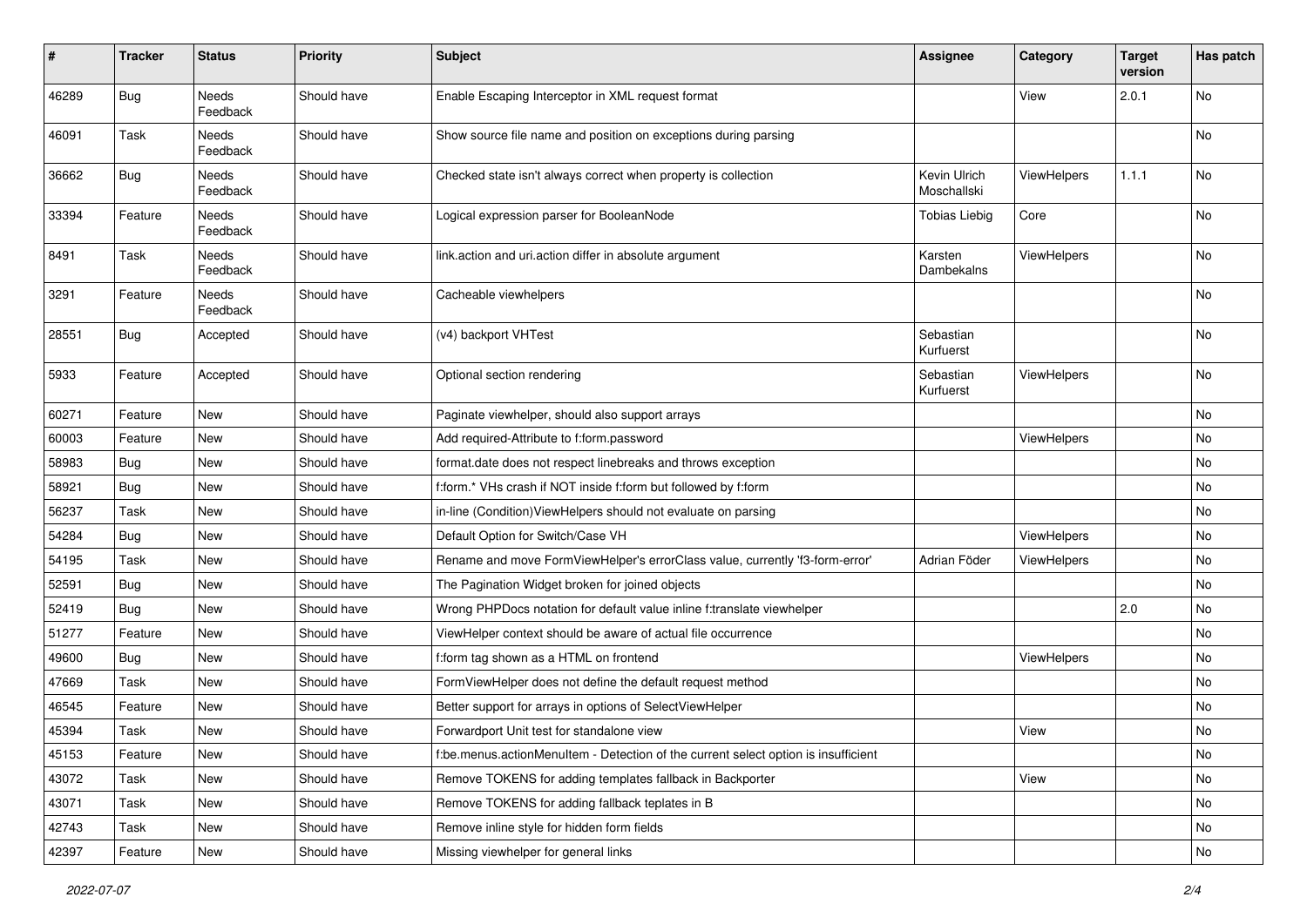| ∦     | <b>Tracker</b> | <b>Status</b>       | <b>Priority</b> | <b>Subject</b>                                                                                              | <b>Assignee</b>        | Category    | <b>Target</b><br>version | Has patch |
|-------|----------------|---------------------|-----------------|-------------------------------------------------------------------------------------------------------------|------------------------|-------------|--------------------------|-----------|
| 40081 | Feature        | New                 | Should have     | Allow assigned variables as keys in arrays                                                                  |                        |             |                          | No        |
| 39990 | Bug            | New                 | Should have     | Same form twice in one template: hidden fields for empty values are only rendered<br>once                   |                        | Core        |                          | No        |
| 39936 | Feature        | <b>New</b>          | Should have     | registerTagAttribute should handle default values                                                           |                        | ViewHelpers |                          | No        |
| 38130 | Feature        | New                 | Should have     | Checkboxes and multiple select fields should have an assignable default value                               |                        |             |                          | No        |
| 37619 | Bug            | New                 | Should have     | Fatal Error when using variable in name attribute of Section ViewHelper                                     |                        | ViewHelpers |                          | No.       |
| 37095 | Feature        | New                 | Should have     | It should be possible to set a different template on a Fluid TemplateView inside an<br>action               | Christopher<br>Hlubek  |             |                          | No        |
| 36655 | Bug            | New                 | Should have     | <b>Pagination Links</b>                                                                                     |                        | Widgets     |                          | No        |
| 36410 | Feature        | New                 | Should have     | Allow templates to send arguments back to layout                                                            |                        | ViewHelpers |                          | No        |
| 33215 | Feature        | New                 | Should have     | RFC: Dynamic values in ObjectAccess paths                                                                   |                        |             |                          | No        |
| 31955 | Feature        | New                 | Should have     | f:uri.widget                                                                                                |                        | Widgets     |                          | No        |
| 28554 | Bug            | New                 | Should have     | (v4) implement feature flag to disable caching                                                              |                        |             |                          | No        |
| 28553 | Bug            | <b>New</b>          | Should have     | improve XHProf test setup                                                                                   |                        |             |                          | No        |
| 28552 | Bug            | New                 | Should have     | (v5) write ViewHelper test for compiled run; adjust functional test to do two passes<br>(uncached & cached) |                        |             |                          | No        |
| 28550 | Bug            | <b>New</b>          | Should have     | (v4) make widgets cacheable, i.e. not implement childnodeaccess interface                                   |                        |             |                          | No        |
| 28549 | Bug            | New                 | Should have     | make widgets cacheable, i.e. not implement childnodeaccess interface                                        |                        |             |                          | No.       |
| 12863 | Bug            | New                 | Should have     | Attributes of a viewhelper can't contain a '-'                                                              | Sebastian<br>Kurfuerst | Core        |                          | No        |
| 10911 | Task           | New                 | Should have     | Tx_Fluid_ViewHelpers_Form_AbstractFormViewHelper->renderHiddenIdentityField<br>should be more reliable      |                        | ViewHelpers |                          | No        |
| 8648  | <b>Bug</b>     | New                 | Should have     | format.crop ViewHelper should support all features of the crop stdWrap function                             |                        | ViewHelpers |                          | No        |
| 3481  | Bug            | New                 | Should have     | Use ViewHelperVariableContainer in PostParseFacet                                                           |                        | Core        |                          | No.       |
| 59057 | Bug            | <b>Under Review</b> | Must have       | Hidden empty value fields shoud be disabled when related field is disabled                                  | Bastian<br>Waidelich   | ViewHelpers |                          | No        |
| 5636  | Task           | <b>Under Review</b> | Must have       | Form_RadioViewHelper and CheckBoxViewHelper miss check for existing object<br>before it is accessed.        |                        |             |                          | No        |
| 33628 | Bug            | Needs<br>Feedback   | Must have       | Multicheckboxes (multiselect) for Collections don't work                                                    | Christian Müller       | ViewHelpers |                          | No        |
| 57885 | Bug            | New                 | Must have       | Inputs are cleared from a second form if the first form produced a vallidation error                        |                        |             |                          | No        |
| 51100 | Feature        | New                 | Must have       | Links with absolute URI should have the option of URI Scheme                                                |                        | ViewHelpers |                          | No        |
| 49038 | Bug            | New                 | Must have       | form.select does not select the first item if prependOptionValue is used                                    |                        |             |                          | No        |
| 45384 | Bug            | New                 | Must have       | Persisted entity object in widget-configuration cannot be deserialized (after reload)                       |                        | Widgets     | 2.0.1                    | No        |
| 40064 | Bug            | New                 | Must have       | Multiselect is not getting persisted                                                                        |                        | ViewHelpers |                          | No        |